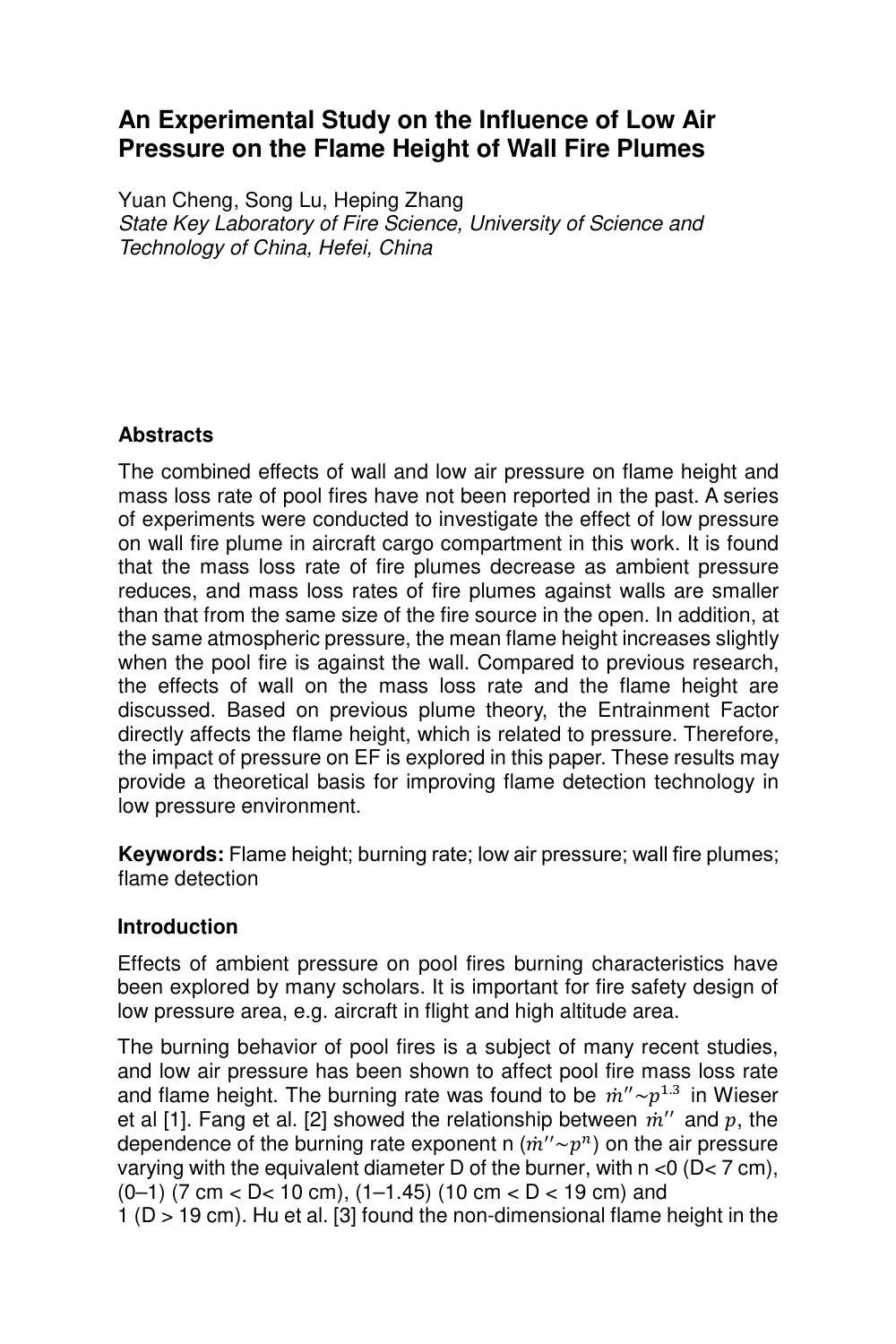reduced pressure atmosphere was slightly higher than that in the normal pressure atmosphere for conduction-controlled rectangular pool fires.

| Nomenclature |
|--------------|
|--------------|

| $\dot{m}^{\prime\prime}$ | mass loss rate per unit area (g/m <sup>2</sup> ·s) |
|--------------------------|----------------------------------------------------|
| p                        | pressure (kPa)                                     |
| D                        | equivalent burner diameter length (m)              |
| $L_f$                    | the mean flame height (m)                          |
| $\dot{Q}^*$              | dimensionless heat release rate                    |
| $\boldsymbol{n}$         | the exponents of pressure                          |
| h                        | convective heat transfer coefficient $(W/m^2·K)$   |
| $T_f$                    | flame gas temperature                              |
| $T_I$                    | Liquid fuel boiling temperature                    |
| $k^*$                    | a coefficient in Eq. (3), dimensionless            |
| EF                       | the Entrainment Factor                             |
| <b>Subscripts</b>        |                                                    |
| w                        | fire sources against wall                          |
| ο                        | fire sources in open                               |
|                          |                                                    |

The effects of wall on flame height have also been studied. Zukoski [4] developed a model named Mirror Model for wall fire plumes and corner fire plumes. Poreh et al. [5] proposed two simple models for predicting the effects of walls on the mean flame height.

However, the combined effects of wall and low air pressure on flame height and mass loss rate of pool fires have not been reported. Therefore, this paper investigates the pool fire burning characteristics in low pressure under the influence of the walls.

## **Experiments**

Experimental facility is shown in Fig. 1. It shows the full scale simulated aircraft cargo compartment which is a long rectangular with curved sidewall on both sides. The compartment is 4.67 m long (L) and 1.12 m high (H). It is designed according to Boeing 737-700 forward cargo compartment. There are two rectangular sealed doors with quartz glass observation windows embedded for layout of experimental setup. On both sides of compartment, two observation windows are also embedded in curved sidewall. Quartz glass windows can be used to observe the progress of experiment inside the compartment. Pressure designed for the simulated aircraft cargo compartment can change from 101 kPa to 70 kPa, controlled by a pressure control system. Pressure control system can be adjusted according to the feedback of the pressure in the aircraft cargo compartment to achieve dynamic equilibrium of the air pressure.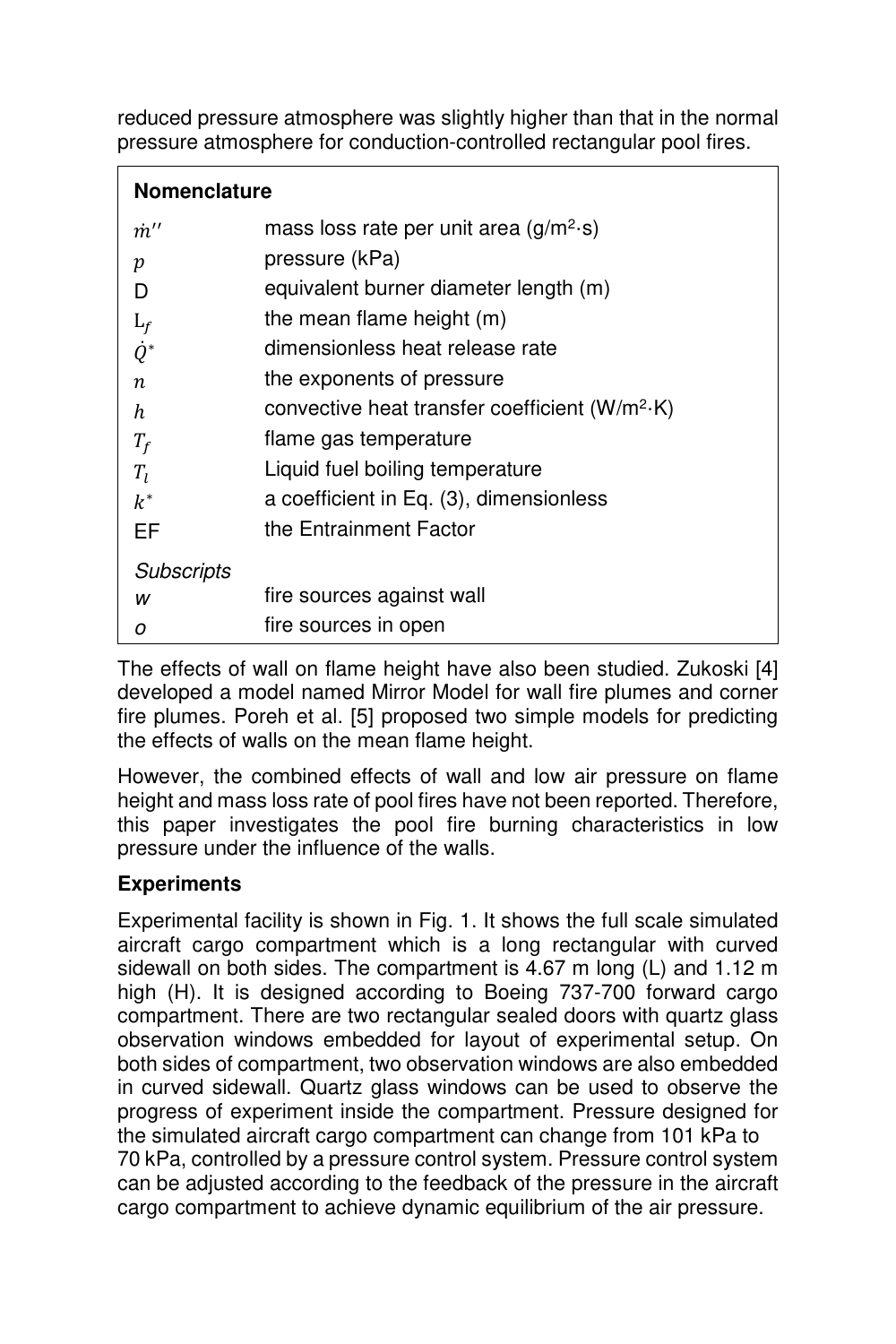

Fig. 1. Schematic of the simulated aircraft cargo compartment.

Anhydrous ethanol was used as fuel of fire source for its good experimental repeatability. The fuel was placed in square pans, which were made of 3mm stainless steel with 3cm depths, and the fuel depth was 1.5 cm under each experimental condition. The length of the square pans were 8 cm, 10 cm, 12 cm, 14 cm and 16 cm. Pool fires were tested in the full scale simulated aircraft cargo compartment at four atmospheric pressures, i.e. 101 kPa, 90 kPa, 80 kPa and 70 kPa, which is according to the pressure range of aircraft cargo compartment when aircraft is in flight. As shown in Fig. 1, the fire sources were placed in two locations, in the middle (in open) and against the wall of compartment respectively. All the experimental conditions are summarized in Table 1. The mass of the fuel was measured by an accuracy of 0.01 g electronic balance and recorded once per second. An insulation board was placed between electronic balance and pan to prevent the electronic balance overheating. Flame height was obtained by a digital camera, which can record 25 frames per second.

| Pool sizes (cm)                                                                      | Fuel volume<br>'mL             | Pressure (kPa)        | Fire source<br>location   |
|--------------------------------------------------------------------------------------|--------------------------------|-----------------------|---------------------------|
| $8 \times 8$<br>$10 \times 10$<br>$12 \times 12$<br>$14 \times 14$<br>$16 \times 16$ | 96<br>150<br>216<br>294<br>384 | 101<br>90<br>80<br>70 | In middle<br>Against wall |

Table 1. Summary of experimental conditions.

#### **Results and discussion**

#### **Mass loss rate**

The mass loss rate has a direct relationship with the heat release rate. Fig. 2 plots mass loss as functions of time for  $16 \times 16$  cm<sup>2</sup> free fires in 101 kPa. After ethanol is ignited, there is a phase that the mass loss rate has a rapid rise (0-160 s). Then, the ethanol pool reaches a steady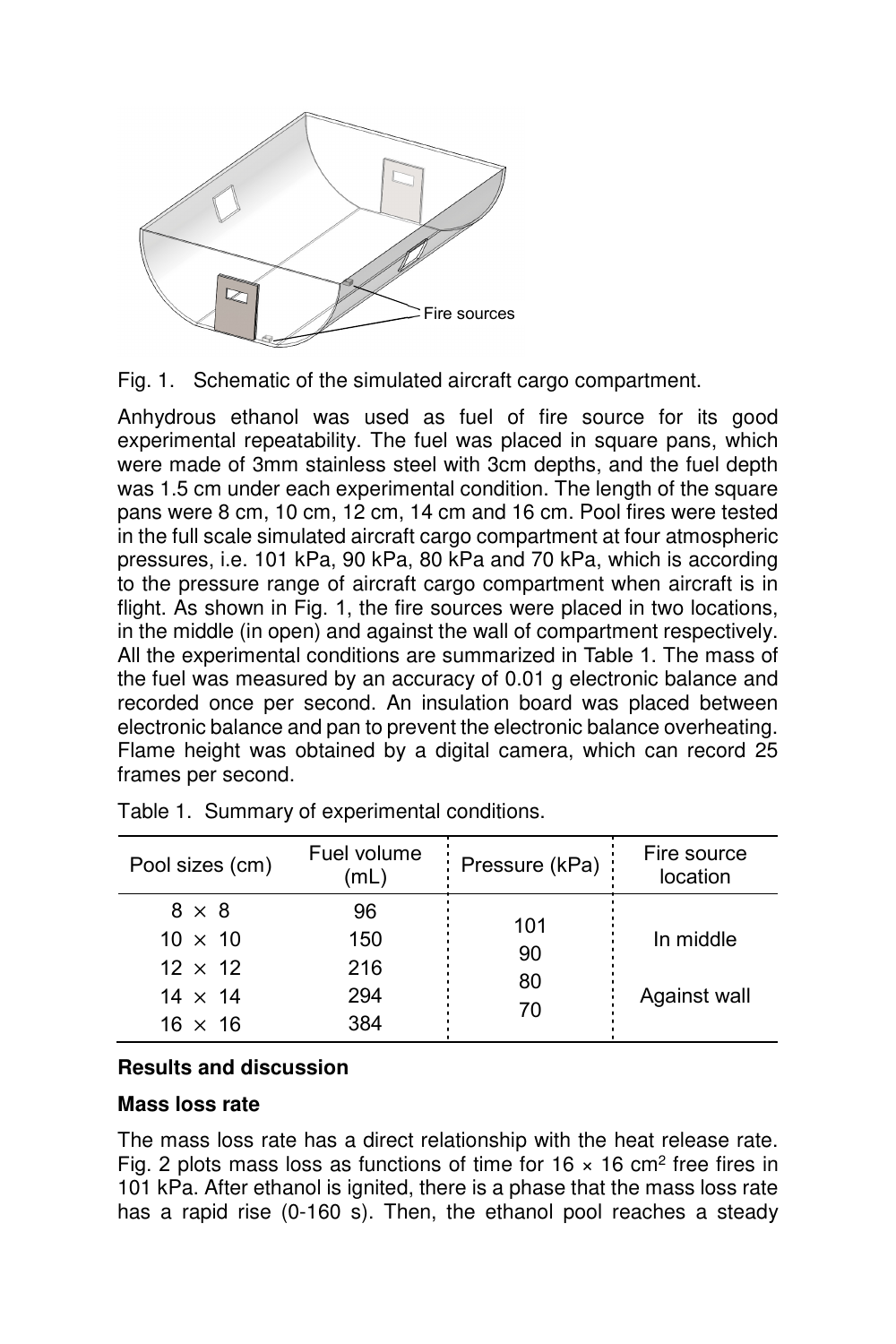burning phase (160-530 s). The average mass loss rate of the ethanol pool fire was  $0.184$  g/(s $\cdot$ m<sup>2</sup>), which was obtained from steady burning phase.



Fig. 2. Mass loss versus time of  $16 \times 16$  cm<sup>2</sup> free fires in 101kPa.

The average mass loss rate in steady burning phase for all other experimental conditions are showed in Table 2.

| Fire               | Pressure | Mass loss rate $(g/s \cdot m^{-2})$ |                 |                 |       |       |
|--------------------|----------|-------------------------------------|-----------------|-----------------|-------|-------|
| source<br>location | (kPa)    | 8 cm                                | $10 \text{ cm}$ | $12 \text{ cm}$ | 14 cm | 16 cm |
| Against<br>wall    | 101      | 0.110                               | 0.134           | 0.129           | 0.158 | 0.162 |
|                    | 90       | 0.109                               | 0.130           | 0.113           | 0.148 | 0.139 |
|                    | 80       | 0.086                               | 0.106           | 0.096           | 0.123 | 0.118 |
|                    | 70       | 0.079                               | 0.094           | 0.085           | 0.106 | 0.118 |
| In open            | 101      | 0.112                               | 0.152           | 0.147           | 0.165 | 0.184 |
|                    | 90       | 0.109                               | 0.133           | 0.145           | 0.151 | 0.164 |
|                    | 80       | 0.087                               | 0.125           | 0.118           | 0.133 | 0.133 |
|                    | 70       | 0.079                               | 0.104           | 0.097           | 0.118 | 0.127 |

| Table 2. Summary of mass loss rate. |  |  |  |
|-------------------------------------|--|--|--|
|-------------------------------------|--|--|--|

From the data in Table 2, the mass loss rates of fires burning against walls  $\dot{m}^{\prime\prime}_w$  are smaller than mass loss rates of fires burning in the open  $m''_o$ . Base on the data in Table 2, it can be seen that wall has a certain impact on mass loss rate.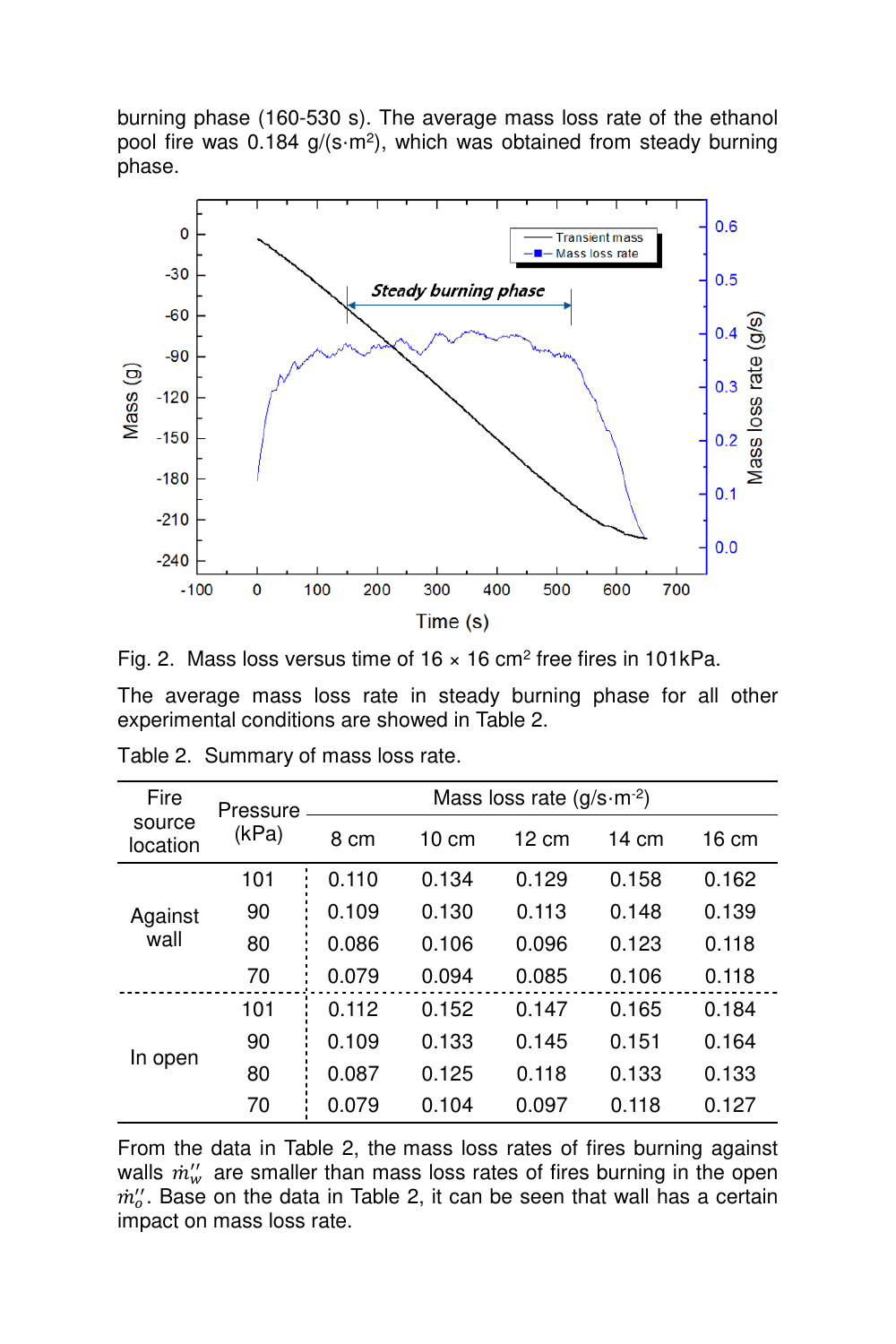The mass loss rate is determined by the heat feedback of the fire plume on the fuel surface. Heat transfer consists of three parts, conduction heat feedback, convection heat feedback and radiation heat feedback. It can be expressed in Eq. (1) [6].

$$
\dot{m}'' \propto \frac{4\lambda (T_f - T_l)}{D} + h(T_f - T_l) + \sigma (T_f^4 - T_l^4)(1 - \exp(-\kappa_s D)) \qquad \text{(Eq. 1)}
$$

where  $h$  is convective heat transfer coefficient,  $T_f$  is flame gas temperature and  $\vert T_l \vert$  is liquid boiling temperature. It can be seen that  $\vert \dot{m}^{\prime\prime} \vert$ is mainly related to  $h$  and  $\Delta T = T_f - T_l$  when heat feedback is convective heat feedback dominant. It should be noted that the relationship between  $T_f$  and low pressure is not strong in Jean Most et al.'s work [7]. In addition,  $\,T_{l}\,$  changes slightly with the pressure, it can be ignored compared to other variables. Hence,  $\dot{m}''$  mainly depends on the convective heat transfer coefficient, and it is closely related to ambient atmospheric pressure. Fig. 3 shows the ratio of  $\dot{m}''_w$  to  $\dot{m}''_o$  in all experimental conditions. By analyzing the ratio of  $\dot{m}_w''$  to  $\dot{m}_o''$ , the ratio is close to 1 for the 8 cm square pan. It can be inferred that wall has little effect on the mass loss rate when square pan size is 8 cm. But for other pool sizes, the influence of wall on  $\dot{m}''$  cannot be ignored. Therefore, wall has a certain impact on the convective heat transfer coefficient  $h$ . Since, pool sizes 10 cm, 12 cm, 14 cm and 16 cm are convection heat feedback dominant.



Fig. 3. The ratio of  $\dot{m}_w''$  to  $\dot{m}_o''$  in all experimental conditions.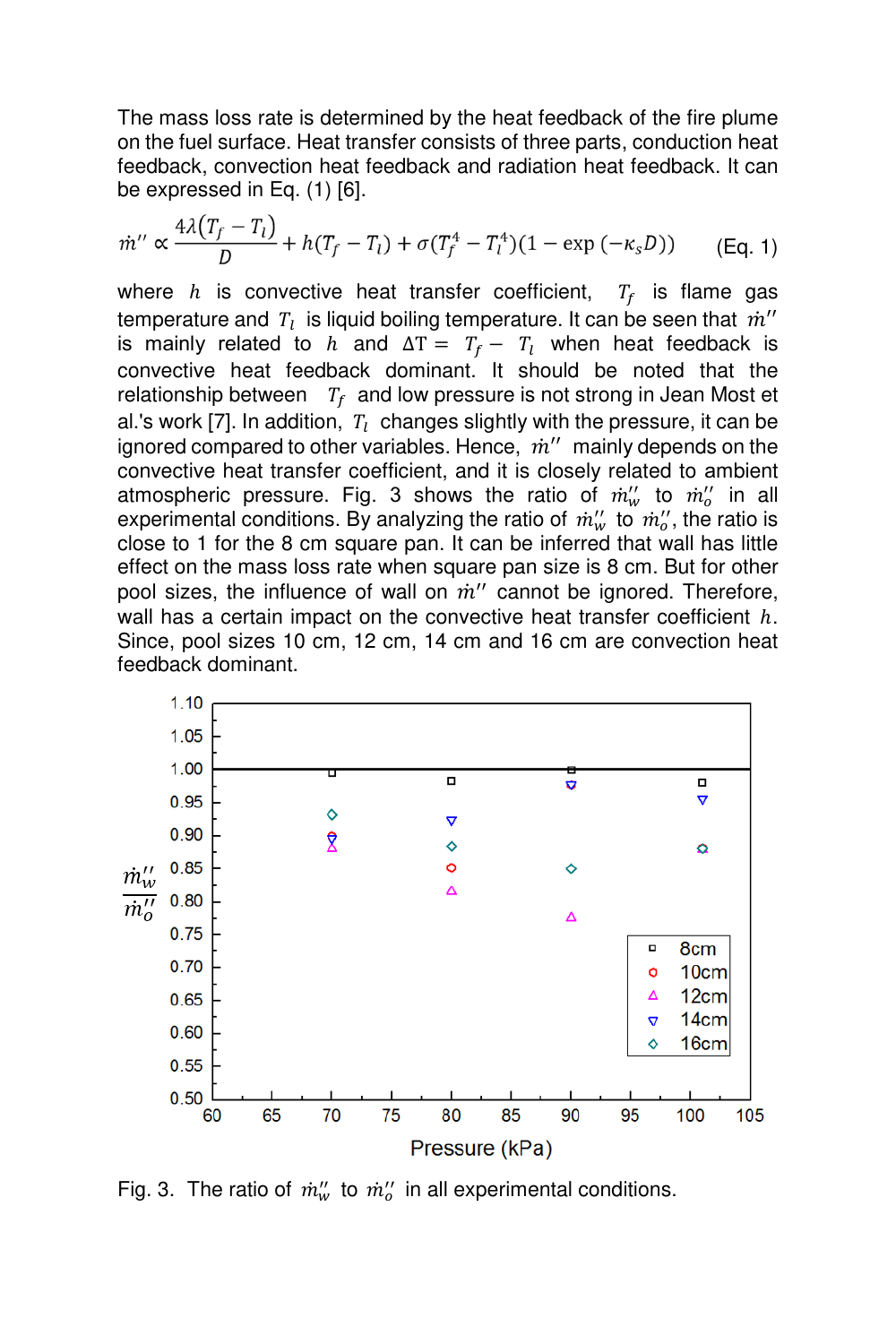By fitting  $m''$  with ambient pressure  $p$ , the exponents of pressure are showed in Table 3. By comparing  $n_w$  and  $n_o$ , it can be seen that  $n_w$  is larger than  $n_a$ . It is plausible to conclude that the effects of wall make mass loss rate more sensitive to atmospheric pressure.

Fang et al. [2] summed up the dependence relationship of the burning rate exponent n  $(\dot{m}'' \sim p^n)$  on the air pressure varying with the equivalent diameter D of the burner, where n varied between 0 and 1 for equivalent diameter D was between 7 cm and 10 cm,  $1 \sim 1.45$  for 10 cm  $\lt D \lt 19$ cm. According to the data in Table 3, it is consistent with Fang's conclusion.

|                 | Exponents of pressure |                 |  |  |
|-----------------|-----------------------|-----------------|--|--|
| Pool sizes (cm) | $n_w$ (against wall)  | $n_o$ (in open) |  |  |
| 8               | 0.947                 | 0.945           |  |  |
| 10              | 1.043                 | 0.992           |  |  |
| 12              | 1.205                 | 1.177           |  |  |
| 14              | 1.149                 | 1.052           |  |  |
| 16              | 1.200                 | 1.148           |  |  |

Table 3. Exponents of pressure.

# **Flame height**

According to the flame height, Heskestad [8] suggested a simple equation, it can be expressed in Eq. (2)

$$
\frac{L_f}{D} = 3.7 \dot{Q}^{*\frac{2}{5}} - 1.02
$$
 (Eq. 2)

which is based on a large number of experimental data, and it shows a linear correlation between dimensionless flame height and  $\dot{\boldsymbol{Q}}^{*2/5}$ .

Fig. 4 shows dimensionless flame height versus  $\hat{Q}^{*^{2/5}}$ . As seen from the figure,  $L_f$ /D varies proportionally with  $\dot Q^{*^{2/5}}$  in both locations of fire sources. R-square values are all great than 0.86. In the work, the mean flame heights of fires source against walls are higher than those from same fire source burning in the open. It is noted that the mass loss rates of fires source against walls are smaller than those fires in the open. Therefore, it can be inferred that wall has a significant effect on on flame height. The reason is that wall limits the air entrainment of the fire plume, fuel vapor needs to reach a higher position to burn completely. Hence, the flame height is related to Entrainment Factor.

Poreh et al. [5] researched the wall effects on the air entrainment and gave the general form of mean flame height as Eq. (3)

$$
EF^{2/3}(L/D) = k^* \dot{Q}^{2/5}/D
$$

 $(Eq. 3)$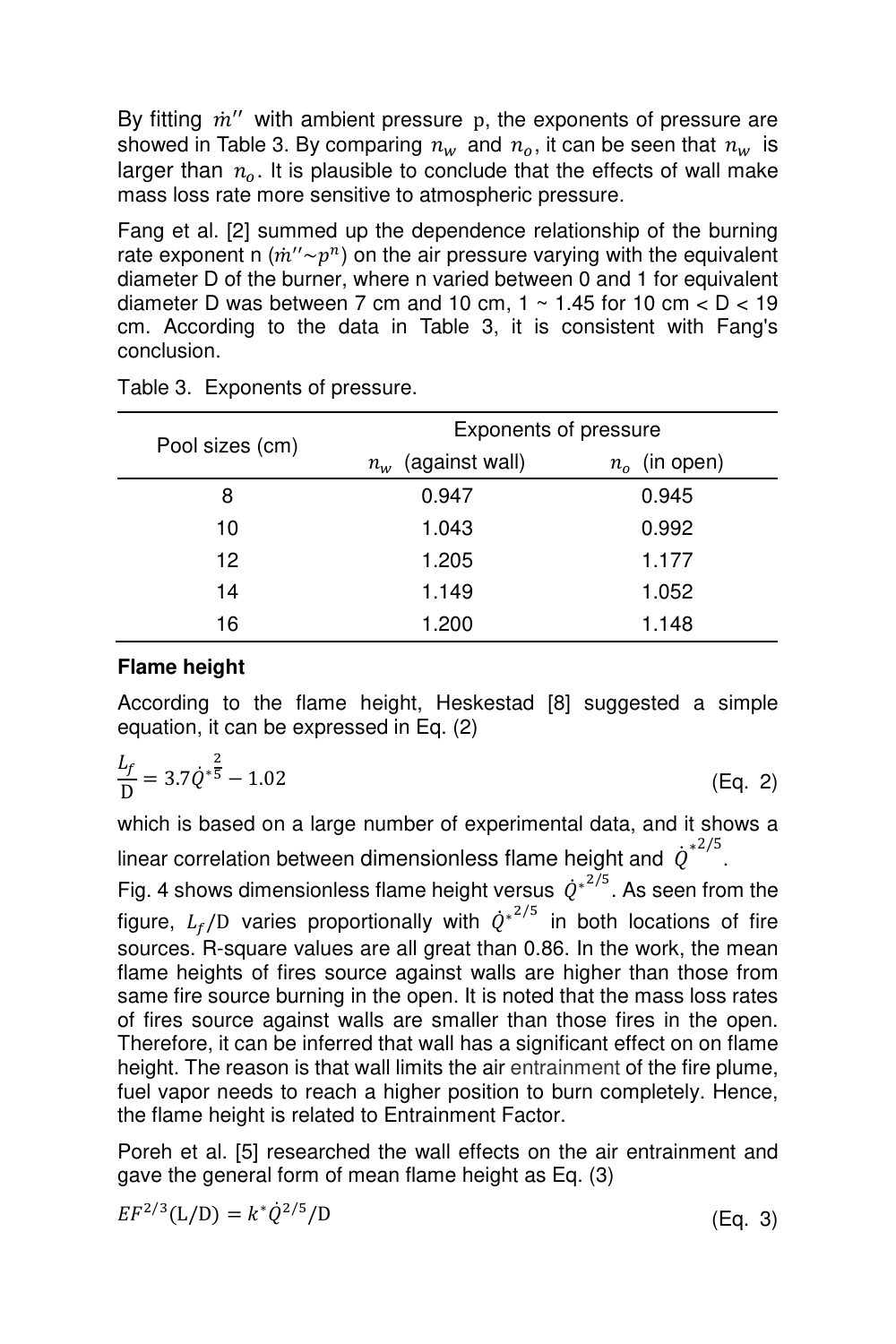where EF is dimensionless entrainment factor,  $k^*$  is a dimensionless coefficient determined by the open fire data. The  $k^*$  can be obtained from experimental data of fire source burning in the open. In addition, for open fires, EF is 1. Then, the dimensionless entrainment factor EF can be calculated from measured flame height values of the wall fires. The values of EF is showed in Fig. 5. It can be seen that EF ranges from 0.7 to 0.83 in 101 kPa, and it decreases as pool size increases. With atmospheric pressure reducing, entrainment factor is decreasing. It is plausible to conclude that wall has stronger effect on air entrainment in low atmospheric pressure. It should be noted that the EF value of pool size 8 cm varies little in low air pressure, and the value is about a constant of 0.79.



Fig. 4. Dimensionless flame height as a function of  $\vec{Q}^{*2/5}$ .



Fig. 5. Entrainment factor versus atmospheric pressure.